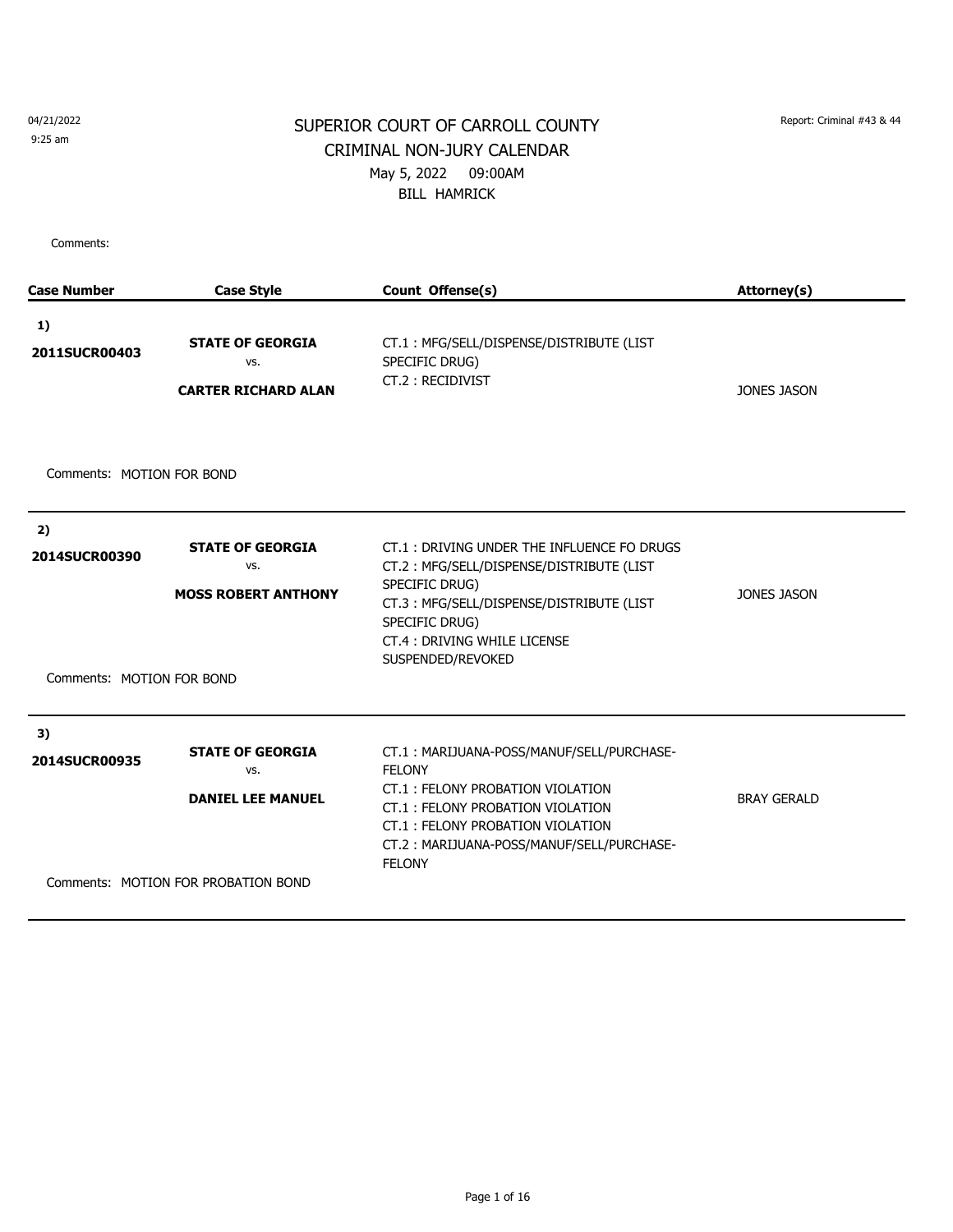9:26 am

# SUPERIOR COURT OF CARROLL COUNTY Report: Criminal #43 & 44 CRIMINAL NON-JURY CALENDAR May 5, 2022 09:00AM BILL HAMRICK

| <b>Case Number</b>        | <b>Case Style</b>                                            | Count Offense(s)                                                                                                                                                                                | Attorney(s)                       |
|---------------------------|--------------------------------------------------------------|-------------------------------------------------------------------------------------------------------------------------------------------------------------------------------------------------|-----------------------------------|
| 4)                        |                                                              |                                                                                                                                                                                                 |                                   |
| 2015SUCR00141             | <b>STATE OF GEORGIA</b><br>VS.<br><b>CARTER RICHARD ALAN</b> | CT.1: AGGRAVATED ASSAULT<br>CT.2: PURCHASE/POSSESS/CONTROL (LIST<br>SPECIFIC DRUG)<br>CT.3: DRIVING WHILE LICENSE<br>SUSPENDED/REVOKED<br>CT.4 : FLEE/ATTEMPT TO ELUDE A POLICE<br>OFFICER-MISD | JONES JASON                       |
| Comments: MOTION FOR BOND |                                                              | CT.5 : BRAKE LIGHTS & TURN SIGNALS REQUIRED<br>CT.6: RECKLESS DRIVING-M                                                                                                                         |                                   |
| 5)<br>2015SUCR00705       | <b>STATE OF GEORGIA</b><br>VS.                               | CT.1: AGGRAVATED ASSAULT<br>CT.2: CRIMINAL ATTEMPT                                                                                                                                              | <b>TEAGUE SCOTT</b>               |
|                           | <b>WHITAKER JARECA MARCEL</b>                                |                                                                                                                                                                                                 | HOLLEY LAZANEA M<br>JOHNSON QUINN |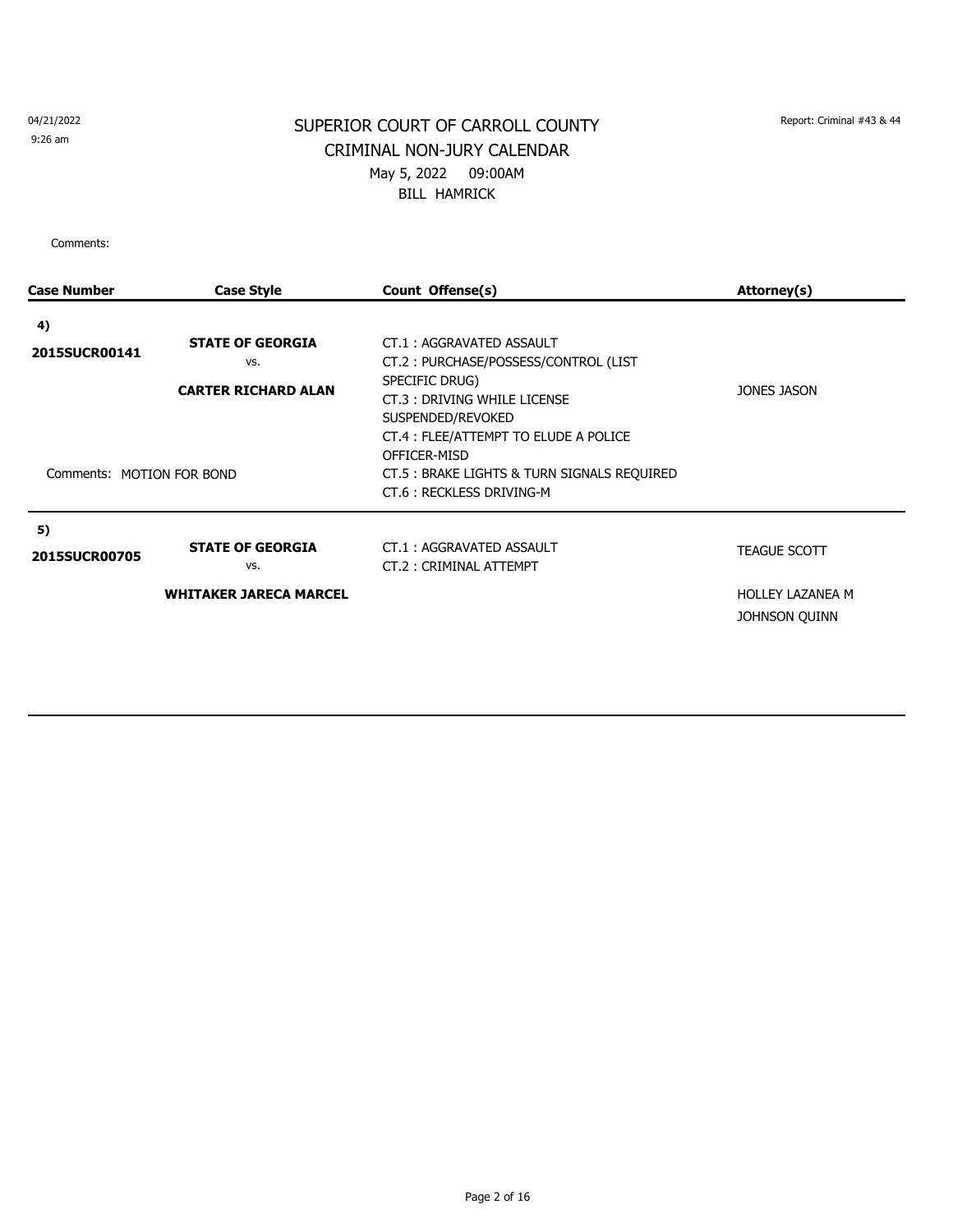9:26 am

# SUPERIOR COURT OF CARROLL COUNTY Report: Criminal #43 & 44 CRIMINAL NON-JURY CALENDAR May 5, 2022 09:00AM BILL HAMRICK

| <b>Case Number</b> | <b>Case Style</b>                 | Count Offense(s)                                                                                                                                                                                                                                                                                                        | Attorney(s)        |
|--------------------|-----------------------------------|-------------------------------------------------------------------------------------------------------------------------------------------------------------------------------------------------------------------------------------------------------------------------------------------------------------------------|--------------------|
| 6)                 |                                   |                                                                                                                                                                                                                                                                                                                         |                    |
| 2016SUCR00481      | <b>STATE OF GEORGIA</b><br>VS.    | CT.1: POSSESSION OF SAWED-OFF SHOTGUN,<br>SAWED-OFF RIFLE, MACHINE GUN, DANGEROUS                                                                                                                                                                                                                                       |                    |
|                    | <b>WEBB STEPHEN LAZAN</b>         | WEAPON, OR SILENCER<br>CT.2: THEFT BY RECEIVING STOLEN PROPERTY-<br><b>FELONY</b>                                                                                                                                                                                                                                       | MAJESKE JONATHON J |
|                    | Comments: PETITION FOR REVOCATION | CT.3: PURCHASE, POSSESSION, MANUFACTURE,<br>DISTRIBUTION, OR SALE OF MARIJUANA<br>CT.4: THEFT BY RECEIVING STOLEN PROPERTY-<br><b>FELONY</b><br>CT.5: WILLFUL OBSTRUCTION OF LAW<br><b>ENFORCEMENT OFFICERS - MISDEMEANOR</b><br>CT.6: RECEIPT, POSSESSION OR TRANSFER OF<br>FIREARM BY CONVICTED FELON OR FELONY FIRST |                    |
|                    |                                   | <b>OFFENDER</b><br>CT.7: POSSESSION OF FIREARM OR KNIFE DURING<br>COMMISSION OF OR ATTEMPT TO COMMIT<br><b>CERTAIN FELONIES</b><br>CT.8 : Unlawful for Person Employed By/Associated<br>with Criminal Street Gang to Conduct/Participate in                                                                             |                    |
|                    |                                   | Criminal Activity Through Commission of Offense -<br>Felony<br>CT.9 : Unlawful for Person Employed By/Associated<br>with Criminal Street Gang to Conduct/Participate in<br>Criminal Activity Through Commission of Offense -<br>Felony                                                                                  |                    |
|                    |                                   | CT.10: FAILURE TO STOP AT STOP SIGN<br>CT.11: RECEIPT, POSSESSION OR TRANSFER OF<br>FIREARM BY CONVICTED FELON OR FELONY FIRST<br><b>OFFENDER</b><br>CT.12 : CRIMINAL USE OF AN ARTICLE WITH<br>ALTERED ID MARK (OTHER THAN MOTOR VEHICLE)                                                                              |                    |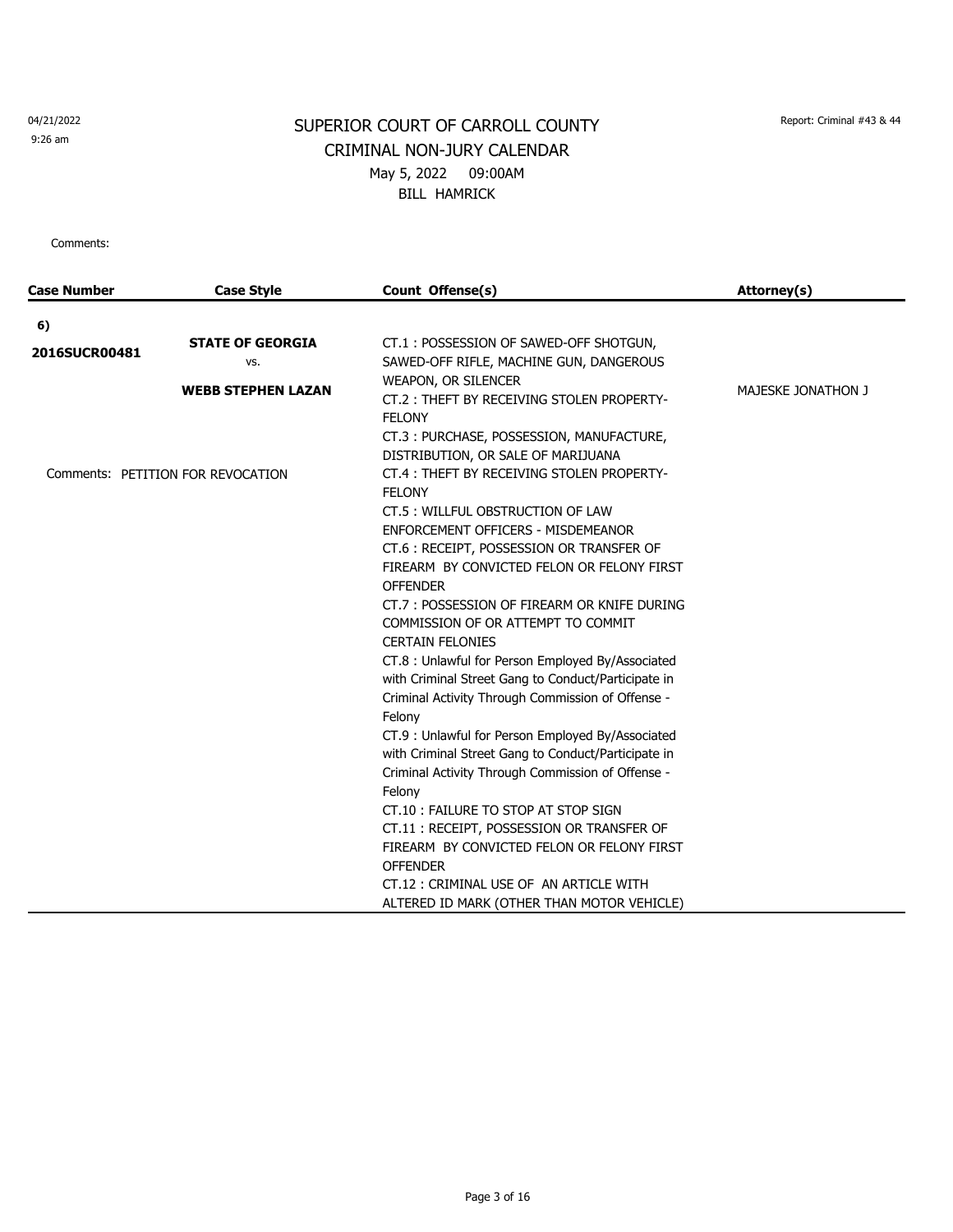9:26 am

# SUPERIOR COURT OF CARROLL COUNTY Report: Criminal #43 & 44 CRIMINAL NON-JURY CALENDAR May 5, 2022 09:00AM BILL HAMRICK

| <b>Case Number</b>        | <b>Case Style</b>               | Count Offense(s)                                                                                                                                                                    | Attorney(s)             |
|---------------------------|---------------------------------|-------------------------------------------------------------------------------------------------------------------------------------------------------------------------------------|-------------------------|
| 7)                        |                                 |                                                                                                                                                                                     |                         |
| 2017SUCR00426             | <b>STATE OF GEORGIA</b>         | CT.1: THEFT BY TAKING - FELONY                                                                                                                                                      |                         |
|                           | VS.                             | CT.2: FLEEING OR ATTEMPTING TO ELUDE A                                                                                                                                              |                         |
|                           | <b>WILLIAMS KELVIN LOUIS</b>    | POLICE OFFICER FOR A FELONY OFFENSE<br>CT.3: SERIOUS INJURY BY VEHICLE<br>CT.4: SERIOUS INJURY BY VEHICLE                                                                           | JONES JASON             |
| Comments: MOTION FOR BOND |                                 | CT.5 : DRIVING UNDER THE INFLUENCE OF<br>ALCOHOL (DUI)<br>CT.6: RECKLESS DRIVING-M<br>CT.7: OPEN CONTAINER VIOLATION<br>CT.8 : DRIVING WHILE LICENSE SUSPENDED OR<br><b>REVOKED</b> |                         |
| 8)                        |                                 |                                                                                                                                                                                     |                         |
| 2017SUCR00679             | <b>STATE OF GEORGIA</b><br>VS.  | CT.1: SEXUAL ASSAULT AGAINST PERSON IN<br>CUSTODY, ON PROBATION OR PAROLE, PATIENT IN<br>A HOSPITAL ETC.                                                                            |                         |
|                           | <b>SEWELL SYDNEY JORDAN</b>     | CT.2: SEXUAL ASSAULT AGAINST PERSON IN<br>CUSTODY, ON PROBATION OR PAROLE, PATIENT IN<br>A HOSPITAL ETC.                                                                            | DONALDSON DARRELL       |
|                           |                                 | Comments: PETITION TO SET CLASSIFICATION LEVEL FOR SEX OFFENDER- CONT FROM 4/15/2022                                                                                                |                         |
| 9)                        |                                 |                                                                                                                                                                                     |                         |
| 2017SUCR01105             | <b>STATE OF GEORGIA</b><br>VS.  | CT.1: CRIMINAL DAMAGE TO PROPERTY - 2ND<br><b>DEGREE</b>                                                                                                                            | <b>ALLEN ANNE</b>       |
|                           | <b>BENTLEY RONALD ONEAL JR.</b> | CT.1: FELONY PROBATION VIOLATION<br>CT.2: DRIVING WHILE LICENSE SUSPENDED OR                                                                                                        | <b>KYLES LACI</b>       |
|                           |                                 | <b>REVOKED</b>                                                                                                                                                                      | OVEROCKER JOHN T        |
|                           |                                 | CT.3: TAILLIGHTS                                                                                                                                                                    | <b>OVEROCKER JOHN T</b> |
|                           |                                 | CT.4: RECIDIVIST, A FELONY                                                                                                                                                          | <b>BICE JASON</b>       |
| Comments: STATUS          |                                 |                                                                                                                                                                                     |                         |
|                           |                                 |                                                                                                                                                                                     |                         |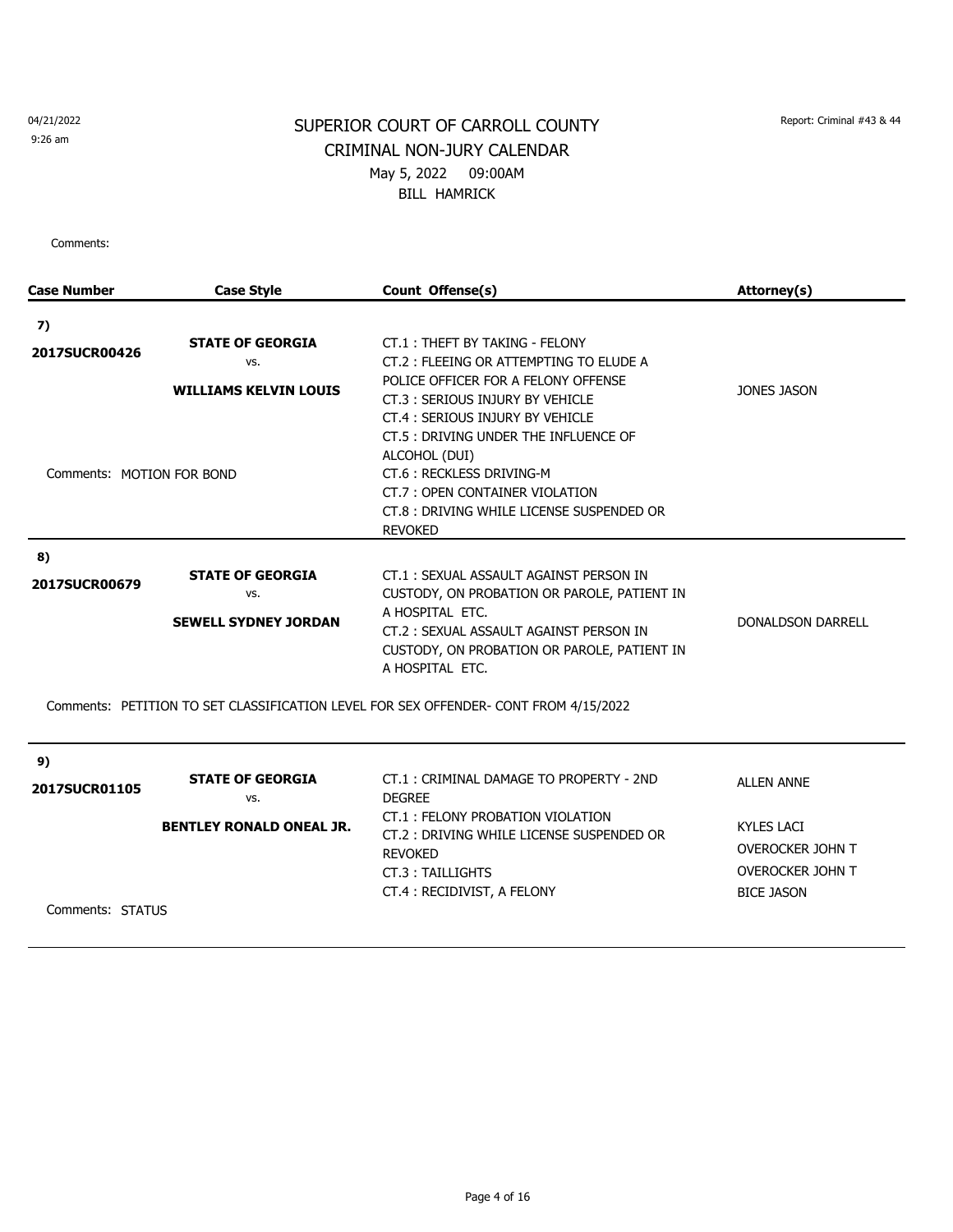9:26 am

## SUPERIOR COURT OF CARROLL COUNTY Report: Criminal #43 & 44 CRIMINAL NON-JURY CALENDAR May 5, 2022 09:00AM BILL HAMRICK

Comments:

| <b>Case Number</b>                                   | <b>Case Style</b>                                                | Count Offense(s)                                                                                                                                                                                | <b>Attorney(s)</b>                          |
|------------------------------------------------------|------------------------------------------------------------------|-------------------------------------------------------------------------------------------------------------------------------------------------------------------------------------------------|---------------------------------------------|
| 10)<br>2018SUCR00409                                 | <b>STATE OF GEORGIA</b><br>VS.<br><b>MORGAN JASMINE LYNETTE</b>  | CT.1: POSSESSION OF COCAINE<br>CT.2: POSSESSION OF METHAMPHETAMINE<br>CT.3: PURCHASE, POSSESSION, MANUFACTURE,<br>DISTRIBUTION, OR SALE OF MARIJUANA<br>CT.4: POSSESSION OF DRUG RELATED OBJECT | <b>JONES JASON</b>                          |
| Comments: MOTION FOR BOND                            |                                                                  |                                                                                                                                                                                                 |                                             |
| 11)<br>2018SUCR00525<br>Comments: REVOCATION HEARING | <b>STATE OF GEORGIA</b><br>VS.<br><b>WALKER ROBERT RICKSHAUN</b> | CT.1: TERRORISTIC THREATS AND ACTS<br>CT.1: FELONY PROBATION VIOLATION<br>CT.1: FELONY PROBATION VIOLATION                                                                                      | <b>HERRICK KEVIN</b>                        |
| 12)<br>2018SUCR00625                                 | <b>STATE OF GEORGIA</b><br>VS.<br><b>DANIEL LEE MANUEL</b>       | CT.1: FALSE IMPRISONMENT<br>CT.2: TERRORISTIC THREATS AND ACTS                                                                                                                                  | <b>COOKE VALERIE</b><br><b>JACKSON MARK</b> |

Comments: MOTION FOR PROBATION BOND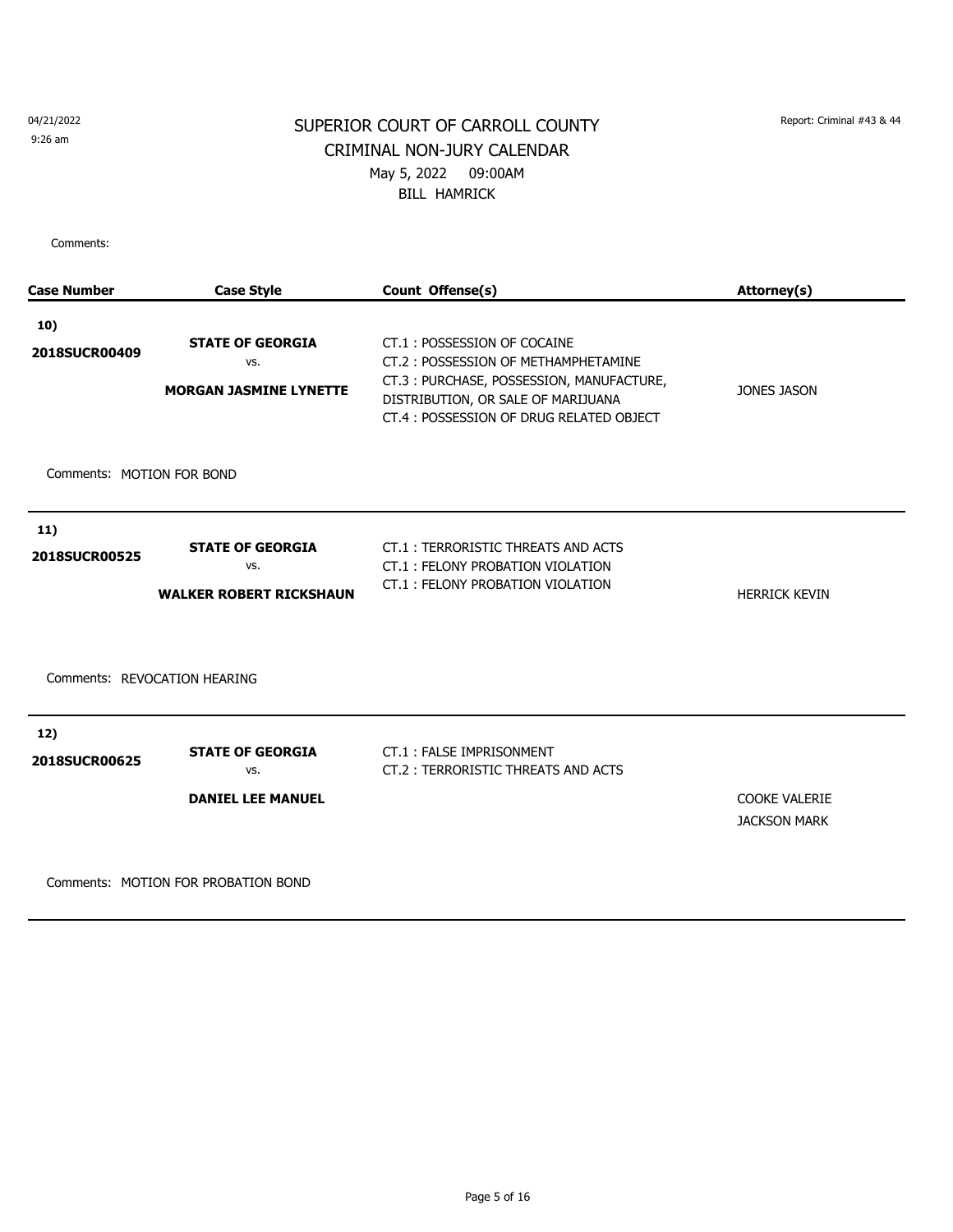9:26 am

## SUPERIOR COURT OF CARROLL COUNTY Report: Criminal #43 & 44 CRIMINAL NON-JURY CALENDAR May 5, 2022 09:00AM BILL HAMRICK

Comments:

| <b>Case Number</b>    | <b>Case Style</b>                                                 | Count Offense(s)                                                                                       | Attorney(s)              |
|-----------------------|-------------------------------------------------------------------|--------------------------------------------------------------------------------------------------------|--------------------------|
| 13)<br>2018SUCR00902  | <b>STATE OF GEORGIA</b><br>VS.<br><b>FREEMAN STEVEN ALLEN</b>     | CT.1: BURGLARY - 2ND DEGREE (FELONY)<br>CT.2: BURGLARY - 1ST DEGREE (FELONY)                           | <b>DONALDSON DARRELL</b> |
| Comments: VOP HEARING |                                                                   |                                                                                                        |                          |
| 14)<br>2018SUCR01194  | <b>STATE OF GEORGIA</b><br>VS.<br><b>MCDUFFY JASON EDWARD</b>     | CT.1: THEFT OF LOST/MISLAID PROPERTY -<br><b>MISDEMEANOR</b><br>CT.2: FINANCIAL TRANSACTION CARD FRAUD | <b>BRAY GERALD</b>       |
| Comments: STATUS      |                                                                   |                                                                                                        |                          |
| 15)<br>2019SUCR00741  | <b>STATE OF GEORGIA</b><br>VS.<br><b>HUDDLESTON MICHAEL SHAWN</b> | CT.1: POSSESSION OF METHAMPHETAMINE                                                                    | <b>GARLAND DANE</b>      |
|                       |                                                                   |                                                                                                        |                          |

Comments: ADJ OF GUILT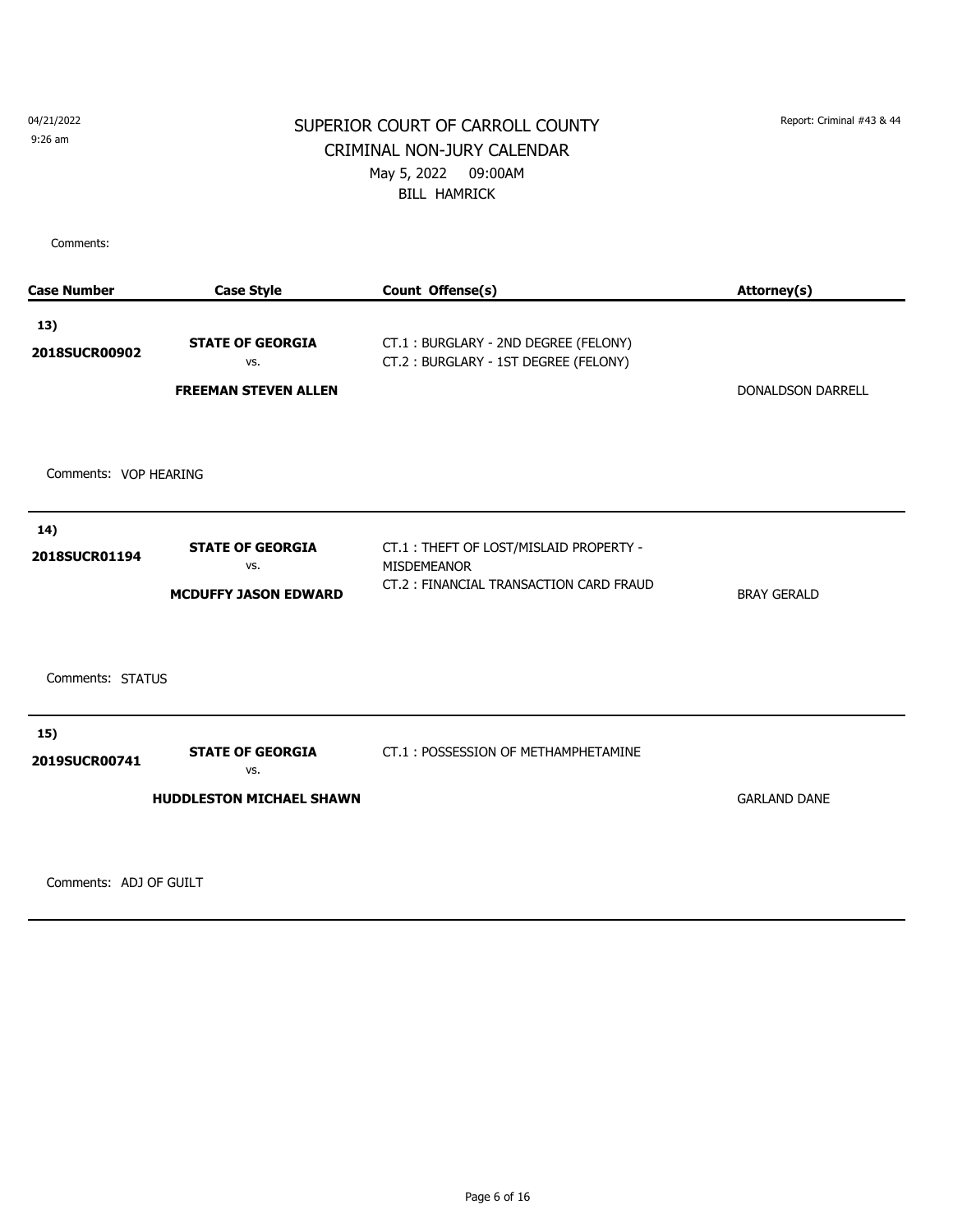9:26 am

## SUPERIOR COURT OF CARROLL COUNTY Report: Criminal #43 & 44 CRIMINAL NON-JURY CALENDAR May 5, 2022 09:00AM BILL HAMRICK

Comments:

| <b>Case Number</b>        | <b>Case Style</b>                                                                                      | Count Offense(s)                                                                                                                                                                                                                                                      | Attorney(s)        |
|---------------------------|--------------------------------------------------------------------------------------------------------|-----------------------------------------------------------------------------------------------------------------------------------------------------------------------------------------------------------------------------------------------------------------------|--------------------|
| 16)<br>2019SUCR01050      | <b>STATE OF GEORGIA</b><br>VS.                                                                         | CT.1: THEFT BY TAKING - FELONY                                                                                                                                                                                                                                        | PETERKIN ROBERT    |
|                           | <b>DRIVER CHRISTOPHER SHANE</b>                                                                        |                                                                                                                                                                                                                                                                       | <b>BRAY GERALD</b> |
| Comments: MOTION FOR BOND |                                                                                                        |                                                                                                                                                                                                                                                                       |                    |
| 17)<br>2020SUCR00114      | <b>STATE OF GEORGIA</b><br>VS.<br><b>PANNELL ANDRE RAMON</b><br>Comments: ARRAIGNMENT- STATUS OF ATTNY | CT.1: AGGRAVATED ASSAULT FAMILY VIOLENCE<br>CT.2: RECEIPT, POSSESSION OR TRANSFER OF<br>FIREARM BY CONVICTED FELON OR FELONY FIRST<br><b>OFFENDER</b><br>CT.3: POSSESSION OF FIREARM OR KNIFE DURING<br>COMMISSION OF OR ATTEMPT TO COMMIT<br><b>CERTAIN FELONIES</b> | STEWART NATHAN     |
| 18)<br>2020SUCR00281      | <b>STATE OF GEORGIA</b><br>VS.<br><b>BENTLEY RONALD ONEAL JR.</b>                                      |                                                                                                                                                                                                                                                                       |                    |

Comments: STATUS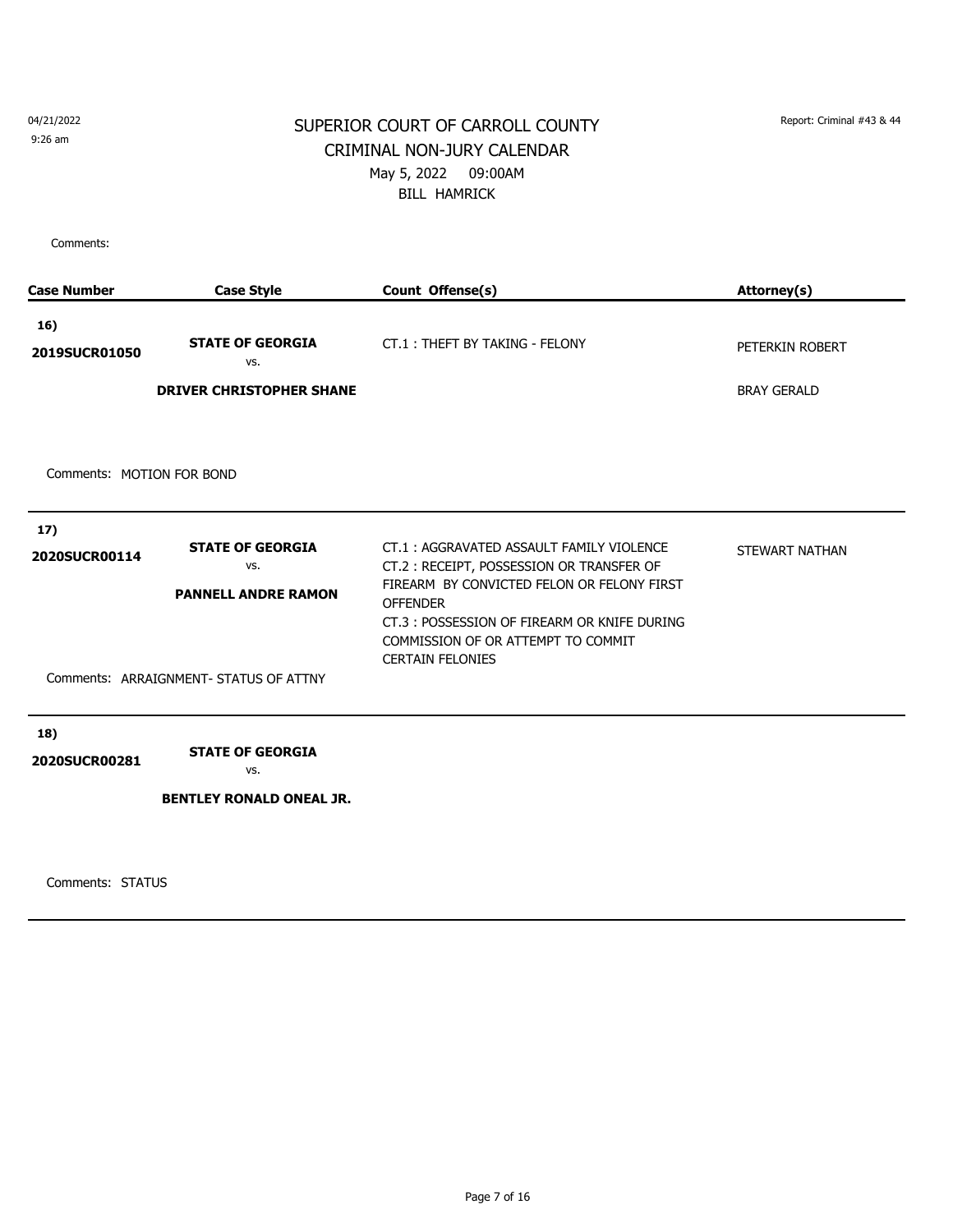9:26 am

## SUPERIOR COURT OF CARROLL COUNTY Report: Criminal #43 & 44 CRIMINAL NON-JURY CALENDAR May 5, 2022 09:00AM BILL HAMRICK

Comments:

| <b>Case Number</b>             | <b>Case Style</b>                                                  | Count Offense(s)                                                                                                                                                                              | Attorney(s)        |
|--------------------------------|--------------------------------------------------------------------|-----------------------------------------------------------------------------------------------------------------------------------------------------------------------------------------------|--------------------|
| 19)<br>2020SUCR00358           | <b>STATE OF GEORGIA</b><br>VS.<br><b>JERVIS AMANDA LEIGH</b>       | CT.1: THEFT BY SHOPLIFTING - FELONY<br>CT.2: GIVING FALSE NAME, ADDRESS, OR<br>BIRTHDATE TO LAW ENFORCEMENT OFFICER<br>CT.3: WILLFUL OBSTRUCTION OF LAW<br>ENFORCEMENT OFFICERS - MISDEMEANOR |                    |
| Comments: CONT FROM 04/14/2022 |                                                                    |                                                                                                                                                                                               |                    |
| 20)<br>2020SUCR00639           | <b>STATE OF GEORGIA</b><br>VS.<br><b>PHILLIPS GILLIAN MICHELLE</b> | CT.1: POSSESSION OF COCAINE                                                                                                                                                                   | JONES JASON        |
| Comments: PLEA                 |                                                                    |                                                                                                                                                                                               |                    |
| 21)<br>2020SUCR00651           | <b>STATE OF GEORGIA</b><br>VS.<br><b>STEPHENS DYLAN RAY</b>        | CT.1: POSSESSION OF A SCHEDULE IV<br><b>CONTROLLED SUBSTANCE</b>                                                                                                                              | <b>JONES JASON</b> |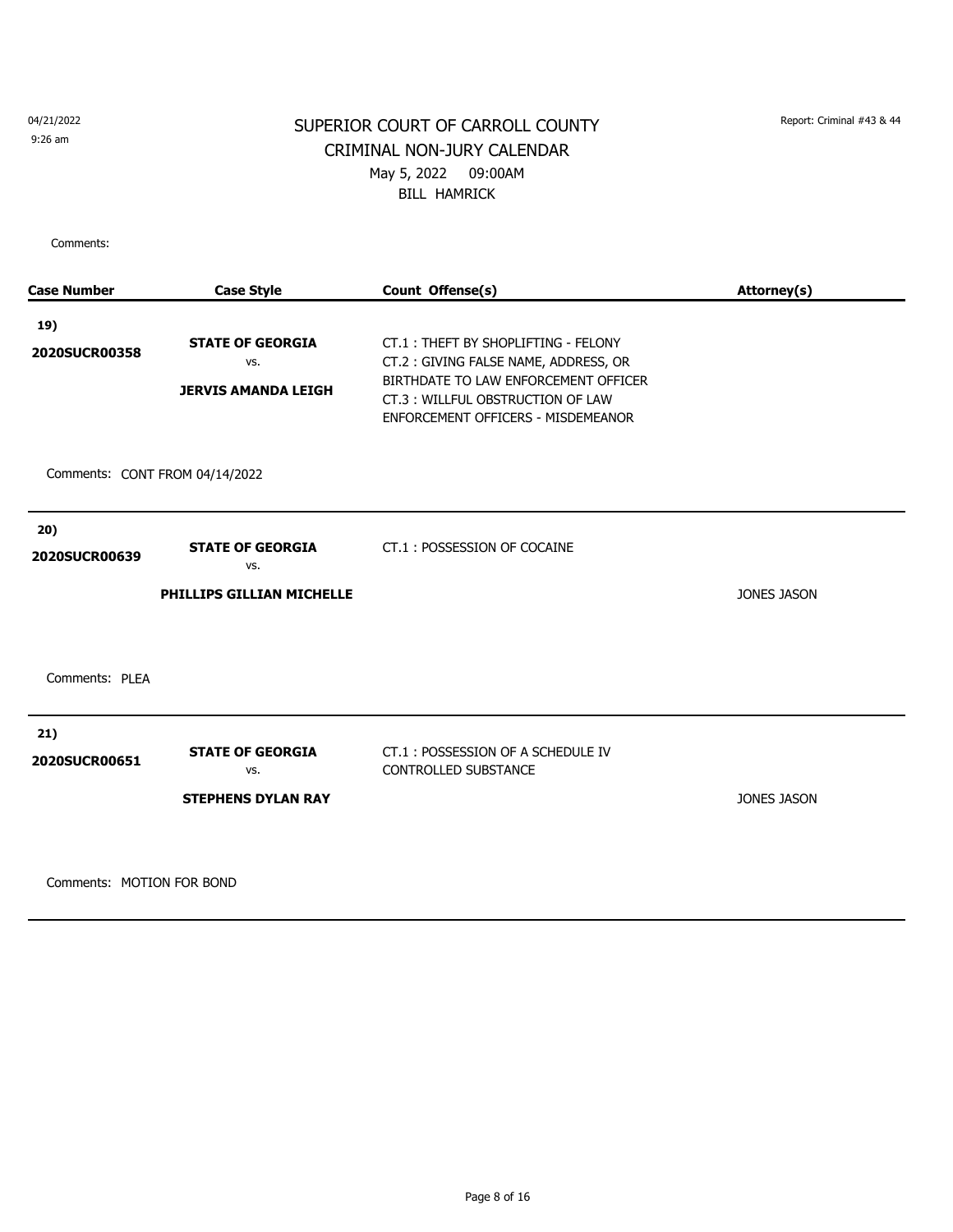9:26 am

## SUPERIOR COURT OF CARROLL COUNTY Report: Criminal #43 & 44 CRIMINAL NON-JURY CALENDAR May 5, 2022 09:00AM BILL HAMRICK

| <b>Case Number</b>        | <b>Case Style</b>                                                   | Count Offense(s)                                                                                                                                                                                                                                           | Attorney(s)                              |
|---------------------------|---------------------------------------------------------------------|------------------------------------------------------------------------------------------------------------------------------------------------------------------------------------------------------------------------------------------------------------|------------------------------------------|
| 22)<br>2021SUCR00277      | <b>STATE OF GEORGIA</b><br>VS.<br><b>ODELL ANGIE ELIZABETH</b>      | CT.1: POSSESSION OF METHAMPHETAMINE<br>CT.2: POSSESSION OF DRUG RELATED OBJECT<br>CT.3: POSSESSION OF FIREARM OR KNIFE DURING<br>COMMISSION OF OR ATTEMPT TO COMMIT<br><b>CERTAIN FELONIES</b>                                                             | <b>JONES JASON</b>                       |
| Comments: MOTION FOR BOND |                                                                     |                                                                                                                                                                                                                                                            |                                          |
| 23)<br>2021SUCR00354      | <b>STATE OF GEORGIA</b><br>VS.<br><b>CLAYTON ALEXANDER LAWRENCE</b> | CT.1: AGGRAVATED ASSAULT FAMILY VIOLENCE<br>CT.2: AGGRAVATED BATTERY-FAMILY VIOLENCE<br>CT.3: BATTERY FAMILY VIOLENCE (1ST OFFENSE)<br><b>MISDEMEANOR</b><br>CT.4 : SIMPLE BATTERY - FAMILY VIOLENCE<br>CT.5: CRIMINAL TRESPASS<br>CT.6: CRIMINAL TRESPASS | <b>TODD LARA</b><br><b>HERRICK KEVIN</b> |
| Comments: MOTION FOR BOND |                                                                     | CT.7: WILLFUL OBSTRUCTION OF LAW<br>ENFORCEMENT OFFICERS - MISDEMEANOR                                                                                                                                                                                     |                                          |
| 24)<br>2021SUCR00691      | <b>STATE OF GEORGIA</b><br>VS.<br><b>BOLEMAN BRANNON MICHAEL</b>    | CT.1: Forgery - 1st Degree<br>CT.2: GIVING FALSE NAME, ADDRESS, OR<br>BIRTHDATE TO LAW ENFORCEMENT OFFICER                                                                                                                                                 | <b>BRAY GERALD</b>                       |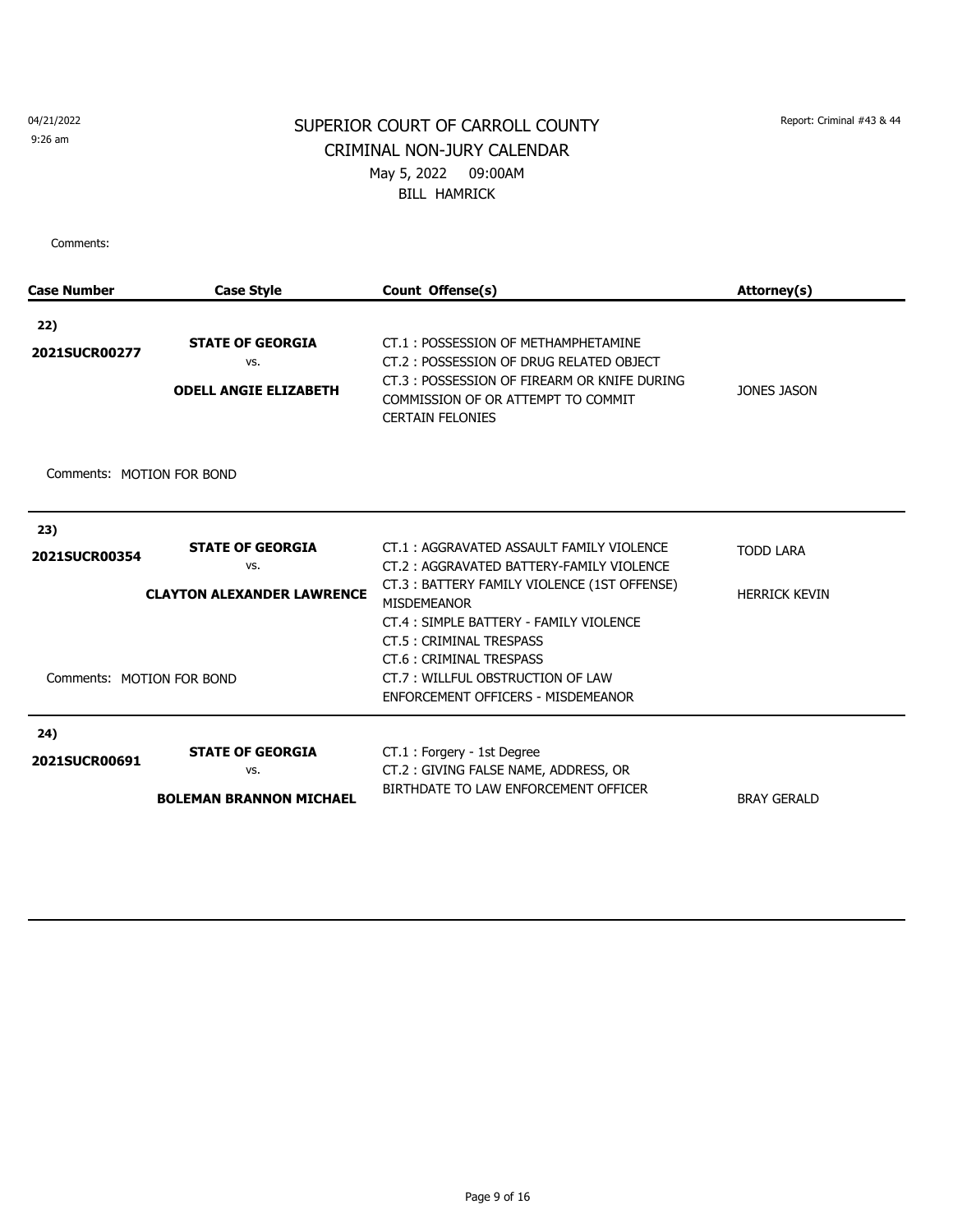9:26 am

# SUPERIOR COURT OF CARROLL COUNTY Report: Criminal #43 & 44 CRIMINAL NON-JURY CALENDAR May 5, 2022 09:00AM BILL HAMRICK

Comments:

| <b>Case Number</b>        | <b>Case Style</b>             | Count Offense(s)                                                  | Attorney(s)              |
|---------------------------|-------------------------------|-------------------------------------------------------------------|--------------------------|
| 25)                       |                               |                                                                   |                          |
|                           | <b>STATE OF GEORGIA</b>       | CT.1: AGGRAVATED ASSAULT-FAMILY VIOLENCE                          |                          |
| 2021SUCR00904             | VS.                           | CT.2: BURGLARY - 1ST DEGREE (FELONY)                              |                          |
|                           | <b>BUTLER FRANKLIN TERRY</b>  | CT.3: BATTERY FAMILY VIOLENCE (1ST OFFENSE)<br><b>MISDEMEANOR</b> | <b>JONES JASON</b>       |
|                           |                               | CT.4: SIMPLE BATTERY - FAMILY VIOLENCE                            |                          |
|                           |                               | CT.5 : CRUELTY TO CHILDREN 3RD DEGREE                             |                          |
|                           |                               | CT.6: CRUELTY TO CHILDREN 3RD DEGREE                              |                          |
| Comments: MOTION FOR BOND |                               | CT.7: CRUELTY TO CHILDREN 3RD DEGREE                              |                          |
|                           |                               | CT.8: CRIMINAL DAMAGE TO PROPERTY - 2ND                           |                          |
|                           |                               | <b>DEGREE</b>                                                     |                          |
|                           |                               | CT.9: CRIMINAL DAMAGE TO PROPERTY - 2ND                           |                          |
|                           |                               | <b>DEGREE</b>                                                     |                          |
|                           |                               | CT.10: CRIMINAL DAMAGE TO PROPERTY - 2ND                          |                          |
|                           |                               | <b>DEGREE</b>                                                     |                          |
|                           |                               | CT.11: AGGRAVATED STALKING                                        |                          |
| 26)                       |                               |                                                                   |                          |
|                           | <b>STATE OF GEORGIA</b>       | CT.1: EXPLOIT/INFLICT PAIN TO/DEPRIVE                             | WILLIAMS-VICKERY JESSICA |
| 2021SUCR00933             | VS.                           | ESSENTIAL SERVICES TO DISABLED PERSON,                            |                          |
|                           |                               | ELDER PERSON, OR RESIDENT                                         |                          |
|                           | <b>HUDDLESTON ALLEN WAYNE</b> | CT.2: BATTERY FAMILY VIOLENCE (1ST OFFENSE)<br><b>MISDEMEANOR</b> | <b>BRAY GERALD</b>       |
|                           |                               | CT.3: SIMPLE BATTERY                                              |                          |
| Comments: MOTION FOR BOND |                               |                                                                   |                          |
| 27)                       |                               |                                                                   |                          |
| 2022SUCR00011             | <b>STATE OF GEORGIA</b>       | CT.1: CRIMINAL ATTEMPT TO COMMIT A FELONY                         | <b>TODD LARA</b>         |
|                           | VS.                           | CT.2: CRIMINAL ATTEMPT TO COMMIT A FELONY                         |                          |
|                           | <b>JONES CHARLES HOWARD</b>   | CT.3: SEXUAL BATTERY - MISDEMEANOR                                | <b>BRAY GERALD</b>       |
|                           |                               |                                                                   |                          |
|                           |                               |                                                                   |                          |
|                           |                               |                                                                   |                          |
|                           |                               |                                                                   |                          |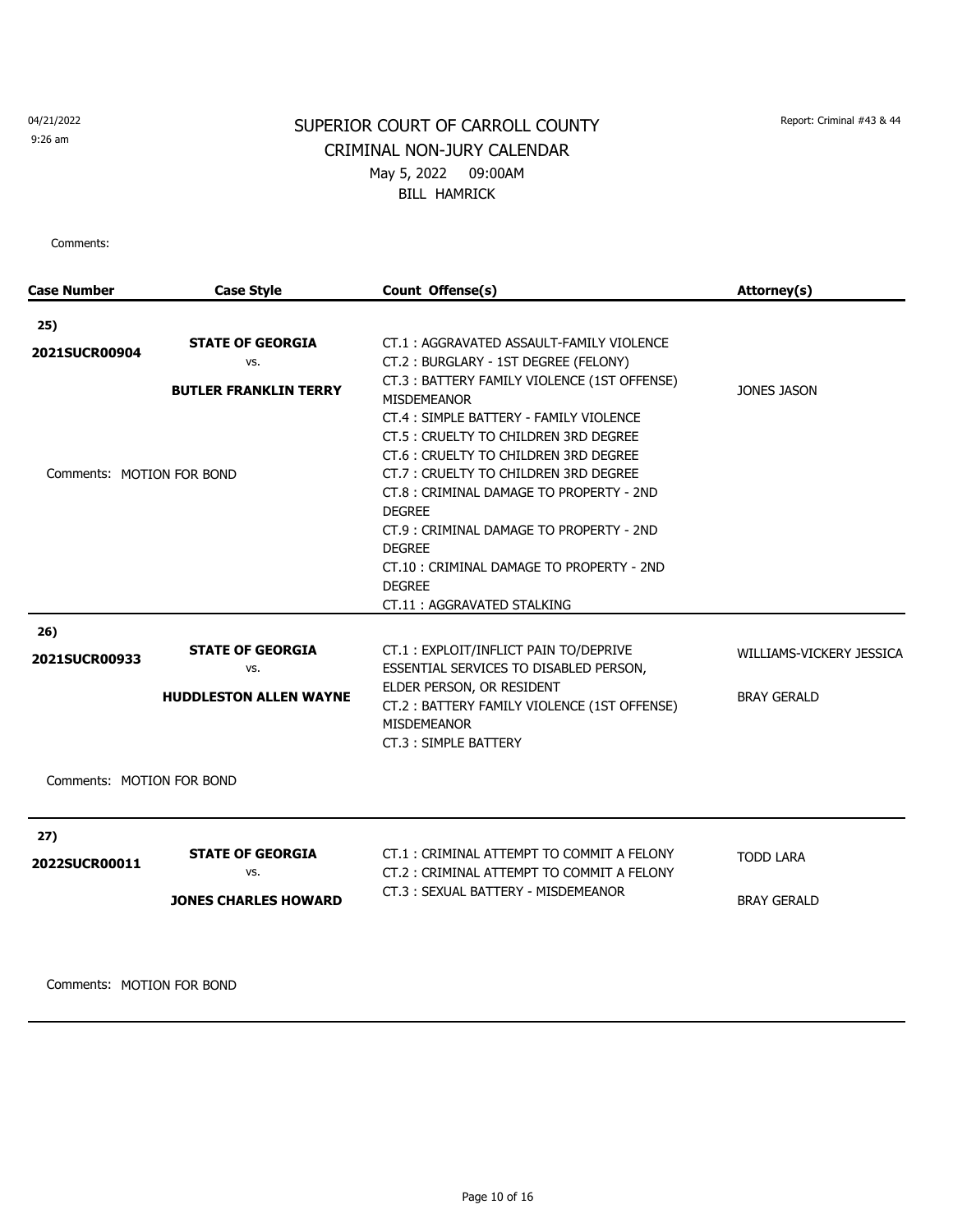9:26 am

## SUPERIOR COURT OF CARROLL COUNTY Report: Criminal #43 & 44 CRIMINAL NON-JURY CALENDAR May 5, 2022 09:00AM BILL HAMRICK

Comments:

| <b>Case Number</b>        | <b>Case Style</b>               | Count Offense(s)                                       | Attorney(s)           |
|---------------------------|---------------------------------|--------------------------------------------------------|-----------------------|
| 28)                       |                                 |                                                        |                       |
| 2022SUCR00017             | <b>STATE OF GEORGIA</b><br>VS.  | CT.1: POSSESSION OF TOOLS FOR COMMISSION<br>OF A CRIME | <b>TEAGUE SCOTT</b>   |
|                           | <b>HILTON JARRETT WILLIAM</b>   | CT.2: CRIMINAL ATTEMPT TO COMMIT A FELONY              | <b>BRAY GERALD</b>    |
|                           |                                 |                                                        |                       |
| Comments: MOTION FOR BOND |                                 |                                                        |                       |
|                           |                                 |                                                        |                       |
| 29)                       |                                 |                                                        |                       |
| 2022SUCR00034             | <b>STATE OF GEORGIA</b>         | CT.1: ARMED ROBBERY                                    | <b>TEAGUE SCOTT</b>   |
|                           | VS.                             | CT.2: ARMED ROBBERY                                    |                       |
|                           | <b>BARNHART CHAUNCEY JAMMAL</b> | CT.3: ARMED ROBBERY                                    | <b>OLMERT KEITH</b>   |
|                           |                                 | CT.4: ARMED ROBBERY                                    |                       |
|                           |                                 | CT.5: ARMED ROBBERY                                    |                       |
|                           |                                 | CT.6: AGGRAVATED ASSAULT                               |                       |
|                           |                                 | CT.7: AGGRAVATED ASSAULT                               |                       |
| Comments: MOTION FOR BOND |                                 | CT.8: AGGRAVATED ASSAULT                               |                       |
|                           |                                 | CT.9: BURGLARY - 1ST DEGREE (FELONY)                   |                       |
|                           |                                 | CT.10: BURGLARY - 1ST DEGREE (FELONY)                  |                       |
|                           |                                 | CT.11: BURGLARY - 1ST DEGREE (FELONY)                  |                       |
| 30)                       |                                 |                                                        |                       |
| 2022SUCR00049             | <b>STATE OF GEORGIA</b>         | CT.1: POSSESSION OF METHAMPHETAMINE                    | MEETZE MAGGIE E       |
|                           | VS.                             |                                                        | <b>MEETZE MAGGIE</b>  |
|                           | <b>BENTLEY RONALD ONEAL</b>     |                                                        | <b>GARLAND DANE M</b> |
|                           |                                 |                                                        |                       |

Comments: STATUS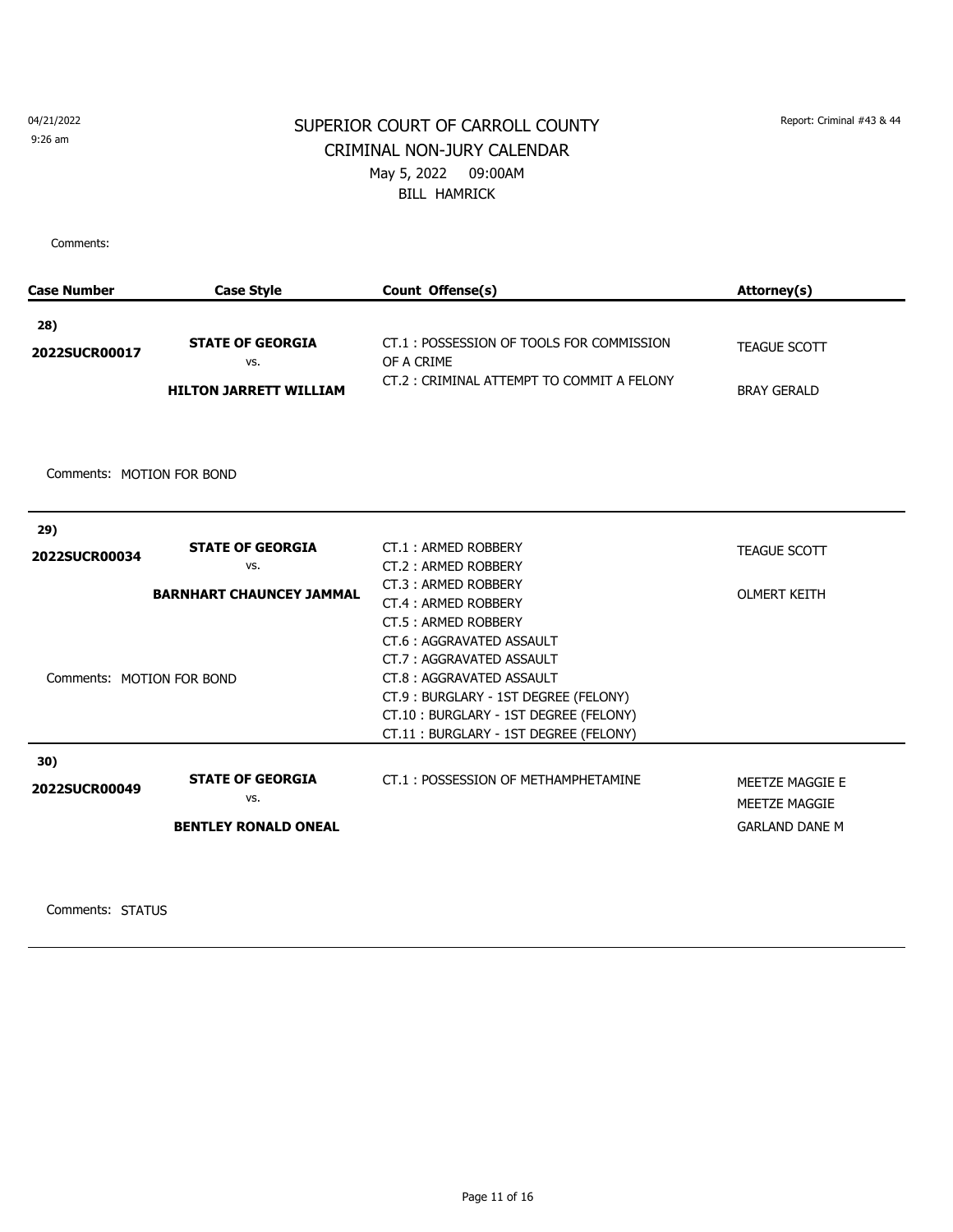9:26 am

## SUPERIOR COURT OF CARROLL COUNTY Report: Criminal #43 & 44 CRIMINAL NON-JURY CALENDAR May 5, 2022 09:00AM BILL HAMRICK

Comments:

| <b>Case Number</b>                                | <b>Case Style</b>                                                | Count Offense(s)                                                                                                                                                | Attorney(s)                                     |
|---------------------------------------------------|------------------------------------------------------------------|-----------------------------------------------------------------------------------------------------------------------------------------------------------------|-------------------------------------------------|
| 31)<br>2022SUCR00106<br>Comments: MOTION FOR BOND | <b>STATE OF GEORGIA</b><br>VS.<br><b>MUSE JOHNATHAN</b>          | CT.1: AGGRAVATED SEXUAL BATTERY<br>CT.2: CHILD MOLESTATION<br>CT.3: CHILD MOLESTATION                                                                           | <b>TODD LARA</b><br><b>HOWE JOHN</b>            |
| 32)<br>2022SUCR00118                              | <b>STATE OF GEORGIA</b><br>VS.<br><b>CHIVERS LADARIUS JAQUEZ</b> | CT.1: ARMED ROBBERY<br>CT.2: AGGRAVATED ASSAULT<br>CT.3: AGGRAVATED ASSAULT<br>CT.4: AGGRAVATED ASSAULT<br>CT.5: AGGRAVATED ASSAULT<br>CT.5: AGGRAVATED ASSAULT | WILLIAMS-VICKERY JESSICA<br><b>GARLAND DANE</b> |
| Comments: MOTION FOR BOND<br>33)<br>2022SUCR00157 | <b>STATE OF GEORGIA</b><br>VS.<br><b>HOWARD AUSTIN KATE</b>      | CT.1: POSSESSION OF A SCHEDULE I<br><b>CONTROLLED SUBSTANCE</b><br>CT.2: DRIVING UNDER THE INFLUENCE OF<br>MULTIPLE SUBSTANCES<br>CT.3: SPEEDING                | WILLIAMS-VICKERY JESSICA<br><b>JONES JASON</b>  |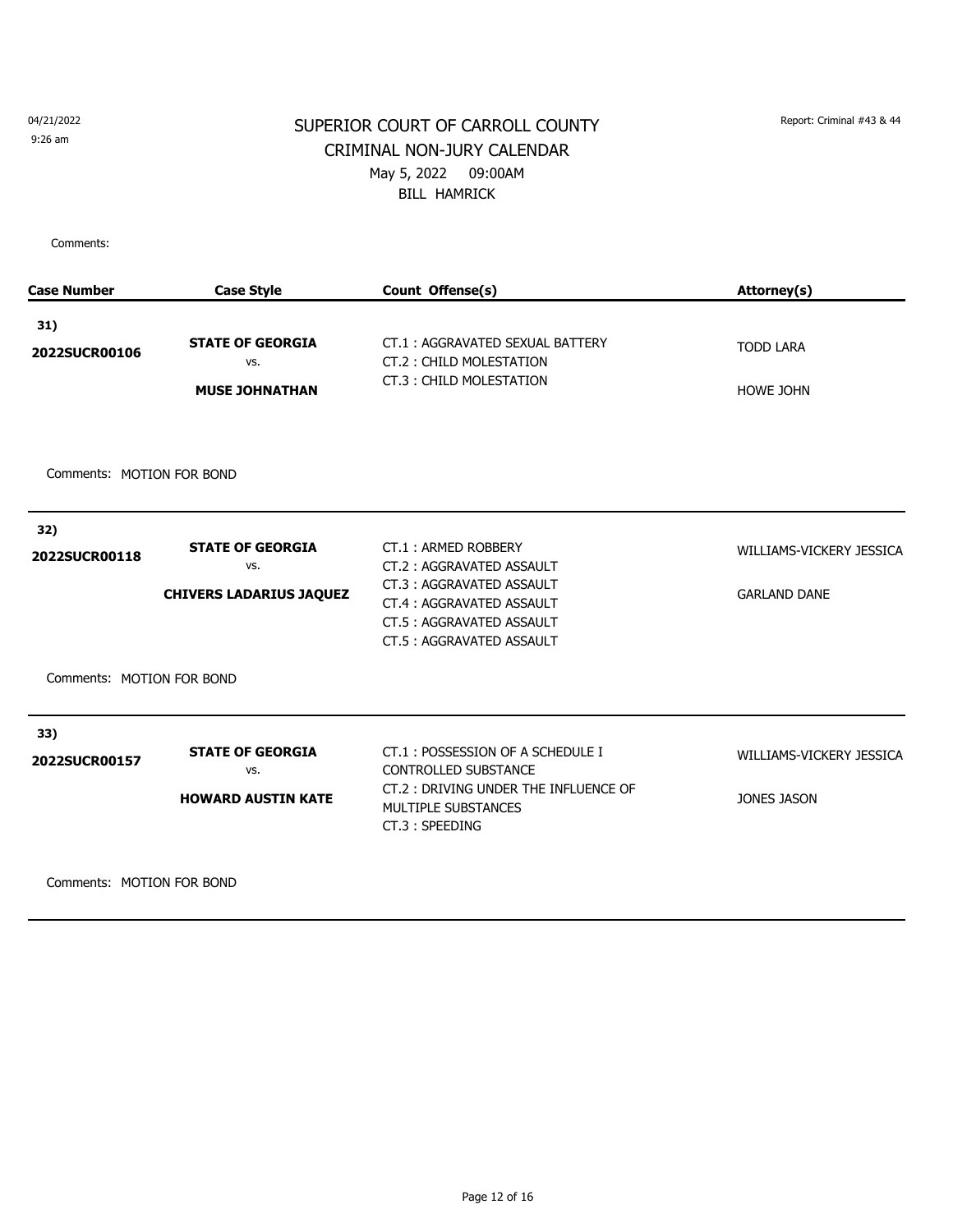9:26 am

## SUPERIOR COURT OF CARROLL COUNTY Report: Criminal #43 & 44 CRIMINAL NON-JURY CALENDAR May 5, 2022 09:00AM BILL HAMRICK

| <b>Case Number</b>           | <b>Case Style</b>                                                                                 | Count Offense(s)                                                                                                                                                    | Attorney(s)                        |
|------------------------------|---------------------------------------------------------------------------------------------------|---------------------------------------------------------------------------------------------------------------------------------------------------------------------|------------------------------------|
| 34)                          |                                                                                                   |                                                                                                                                                                     |                                    |
| 2022SUCR00193                | <b>STATE OF GEORGIA</b><br>VS.                                                                    | CT.1: POSSESSION OF METHAMPHETAMINE<br>CT.2 : FLEEING OR ATTEMPTING TO ELUDE A                                                                                      | WILLIAMS-VICKERY JESSICA           |
|                              | <b>HUDDLESTON MICHAEL SHAWN</b>                                                                   | POLICE OFFICER FOR A FELONY OFFENSE<br>CT.3: FAILURE TO STOP AT STOP SIGN<br>CT.4 : FAILURE TO DRIVE ON RIGHT SIDE OF<br><b>ROADWAY</b><br>CT.5: RECKLESS DRIVING-M | <b>GARLAND DANE</b>                |
| Comments: PLEA               |                                                                                                   |                                                                                                                                                                     |                                    |
| 35)<br>2022SUCR00257         | <b>STATE OF GEORGIA</b><br>VS.                                                                    | CT.1: POSSESSION OF METHAMPHETAMINE                                                                                                                                 | WILLIAMS-VICKERY JESSICA           |
|                              | <b>WALKER ROBERT RICK SHAUN</b>                                                                   |                                                                                                                                                                     | <b>HERRICK KEVIN</b>               |
| Comments: REVOCATION HEARING |                                                                                                   |                                                                                                                                                                     |                                    |
| 36)                          |                                                                                                   |                                                                                                                                                                     |                                    |
| 2020SUWA01085                | <b>STATE OF GEORGIA</b><br>VS.                                                                    | CT.1: SIMPLE BATTERY AGAINST POLICE<br>OFFICER/LE DOG/ CORRECTIONS OR DETENTION                                                                                     |                                    |
|                              | <b>HINDSMAN NIYA ANN MARIE</b><br>Comments: MOTION TO SUPRESS AND MOTION IN LIMINEOLENCE - FELONY | <b>OFFICER</b><br>CT.2: INTERFERENCE WITH GOVERNMENT<br>PROPERTY - FELONY<br>CT.3: WILLFUL OBSTRUCTION OF LAW<br>ENFORCEMENT OFFICERS BY USE OF THREATS OR          | PILGRIM J.MAC C<br>PILGRIM J.MAC C |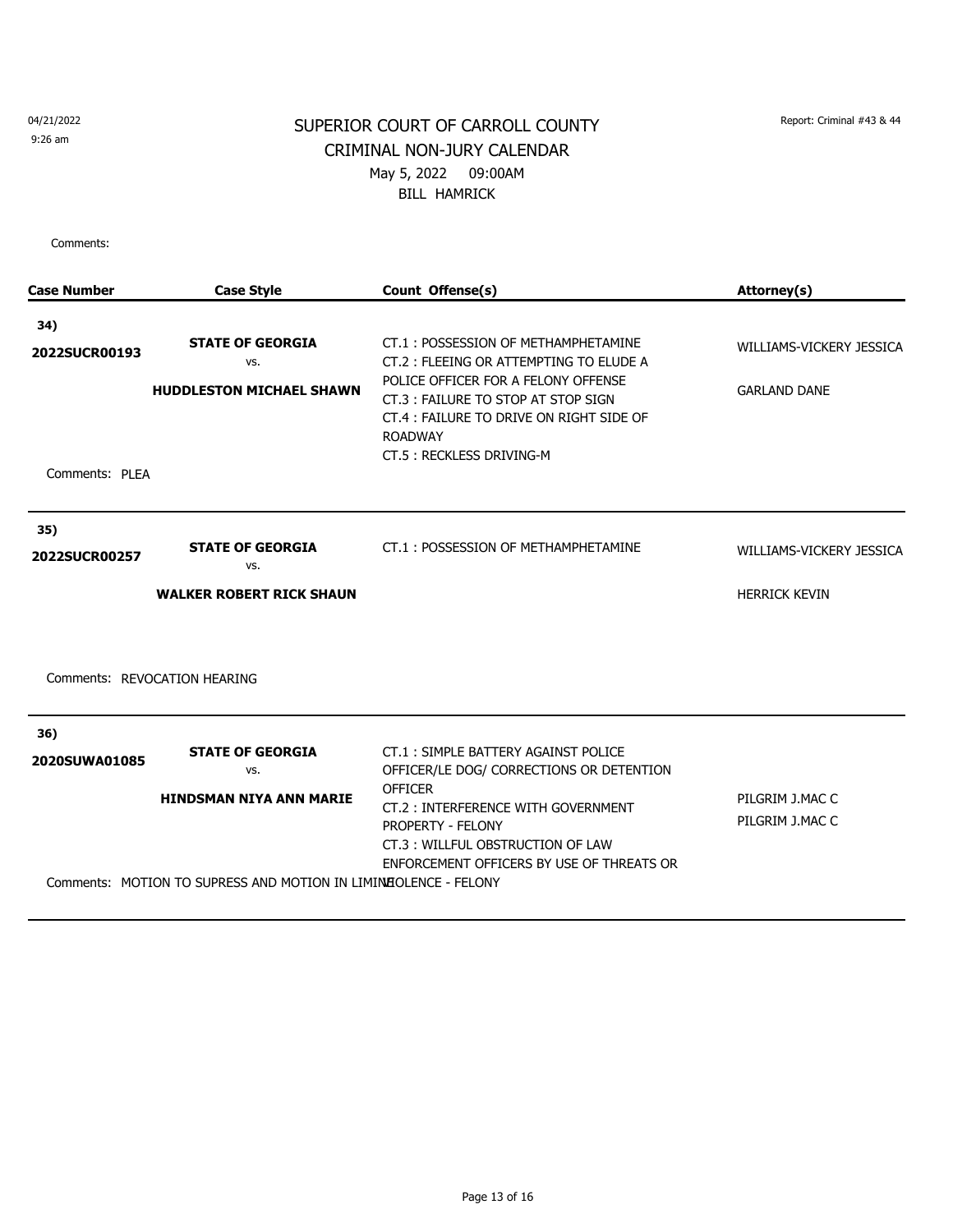9:26 am

## SUPERIOR COURT OF CARROLL COUNTY Report: Criminal #43 & 44 CRIMINAL NON-JURY CALENDAR May 5, 2022 09:00AM BILL HAMRICK

Comments:

| <b>Case Number</b>   | <b>Case Style</b>                                                                                                                  | Count Offense(s)                                                                                                                                                                                                                                              | Attorney(s)                              |
|----------------------|------------------------------------------------------------------------------------------------------------------------------------|---------------------------------------------------------------------------------------------------------------------------------------------------------------------------------------------------------------------------------------------------------------|------------------------------------------|
| 37)<br>2021SUWA00842 | <b>STATE OF GEORGIA</b><br>VS.<br><b>HARRIS BRENT ARTHUR</b><br>Comments: MOTION TO VACATE 1:30 P.M. - TWO HOURS NARROTTICS AGENCY | <b>CT.1: COMPUTER TRESPASS</b><br><b>CT.2: COMPUTER TRESPASS</b><br><b>CT.3: COMPUTER TRESPASS</b><br><b>CT.4: COMPUTER TRESPASS</b><br><b>CT.5: COMPUTER TRESPASS</b><br>CT.6 : DISPENSER INTENTIONALLY FAILS TO<br>SUBMIT PRESCRIPTION INFO TO GA DRUGS AND | <b>BUNCH GARY</b>                        |
| 38)<br>2021SUWA00860 | <b>STATE OF GEORGIA</b><br>VS.<br><b>DODD BRYAN KEITH</b>                                                                          | CT.1: CRIMINAL ATTEMPT TO COMMIT A FELONY<br>CT.2: CRIMINAL TRESPASS<br>CT.3: LOITERING OR PROWLING-M<br>CT.4 : POSSESSION OF TOOLS FOR COMMISSION<br>OF A CRIME                                                                                              | DUKE DESIREE D                           |
|                      | Comments: MOTION FOR REHABILITATION BOND                                                                                           |                                                                                                                                                                                                                                                               |                                          |
| 39)<br>2022SUWA00169 | <b>STATE OF GEORGIA</b><br>VS.<br><b>SWANN TIMOTHY CLYDE</b>                                                                       | CT.1: CRIMINAL DAMAGE TO PROPERTY - 2ND<br><b>DEGREE</b>                                                                                                                                                                                                      | <b>TODD LARA</b><br><b>HERRICK KEVIN</b> |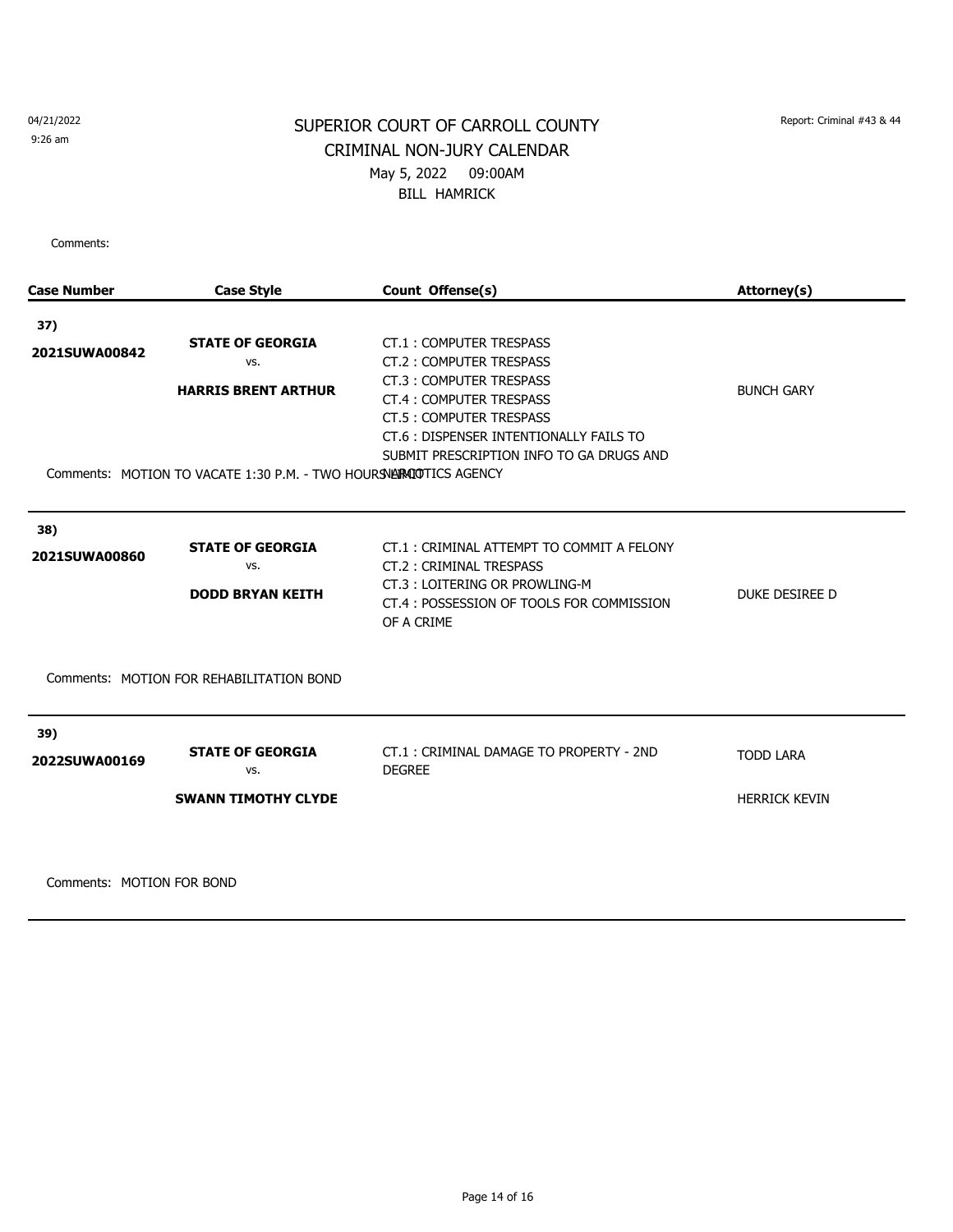9:26 am

## SUPERIOR COURT OF CARROLL COUNTY Report: Criminal #43 & 44 CRIMINAL NON-JURY CALENDAR May 5, 2022 09:00AM BILL HAMRICK

Comments:

| <b>Case Number</b>        | <b>Case Style</b>                                                  | Count Offense(s)                                                                                  | Attorney(s)                 |  |  |  |
|---------------------------|--------------------------------------------------------------------|---------------------------------------------------------------------------------------------------|-----------------------------|--|--|--|
| 40)<br>2022SUWA00174      | <b>STATE OF GEORGIA</b><br>VS.<br><b>SIMMONS THORNTON JONATHAN</b> | CT.1: Identity Theft Fraud When Using/Possessing<br>Identifying Info Concerning a Person - Felony | TEAGUE SCOTT<br>JONES JASON |  |  |  |
|                           |                                                                    |                                                                                                   |                             |  |  |  |
| Comments: MOTION FOR BOND |                                                                    |                                                                                                   |                             |  |  |  |
| 41)<br>2022SUWA00184      | <b>STATE OF GEORGIA</b><br>VS.                                     | CT.1: CRIMINAL DAMAGE TO PROPERTY - 2ND<br><b>DEGREE</b>                                          | MEETZE MAGGIE E             |  |  |  |
|                           | <b>PRUITT BOBBY LEON</b>                                           |                                                                                                   | <b>BRAY GERALD</b>          |  |  |  |
| Comments: MOTION FOR BOND |                                                                    |                                                                                                   |                             |  |  |  |
| 42)<br>2022SUWA00194      | <b>STATE OF GEORGIA</b><br>VS.                                     | CT.1: THEFT BY SHOPLIFTING - FELONY                                                               | <b>TODD LARA</b>            |  |  |  |
|                           | <b>STOKES JERLINE LINDA</b>                                        |                                                                                                   | <b>JONES JASON</b>          |  |  |  |
|                           |                                                                    |                                                                                                   |                             |  |  |  |